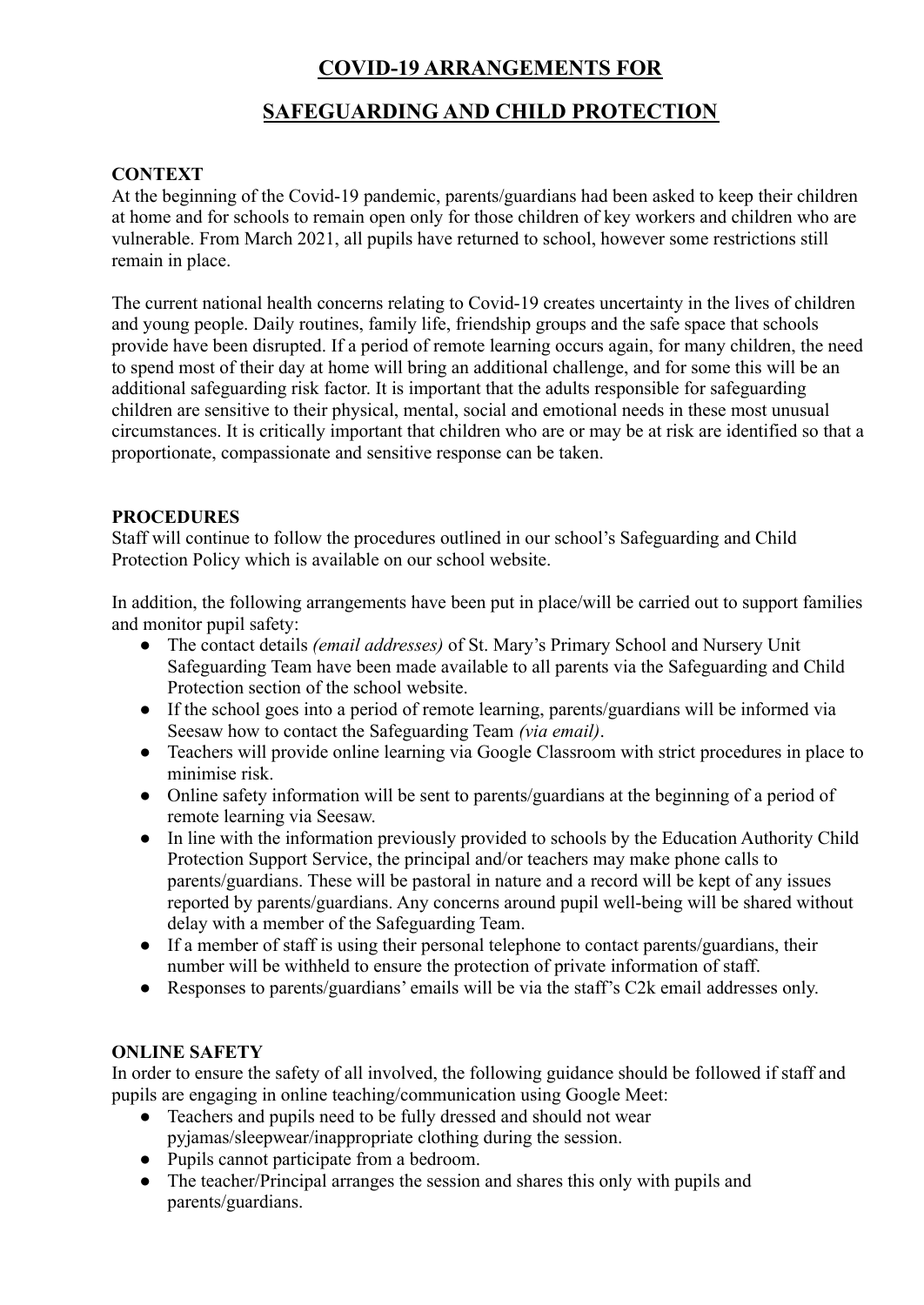- Pupils/parents/guardians must agree not to share their login details and password for Google Drive/Classroom/Meet with anyone else.
- Parental/Guardian consent will be sought before their child attends online sessions.
- A disclosure or concern over any online forum will be acted upon as it would be in school following the school's Safeguarding and Child Protection Policy.
- Online sessions should be time limited for the benefit of both children and teachers.

If there is a breach to any of these procedures e.g. pupil gives the password to someone else who joins the group, the teacher should immediately terminate the session and advise the Principal.

## **HOW A PARENT CAN RAISE AN ISSUE OR EXPRESS A CONCERN**

We always welcome parents/guardians asking for advice and help if they have concerns about their child's or another child's well-being or safety. Asking for help is a protective factor and parental/guardian concerns and requests for help will always be taken seriously.

In the case of remote learning, parents/guardians will be able to contact the Principal and class teachers via Seesaw messaging. In addition, the Safeguarding Team can be contacted via email. Email addresses can be found on St. Mary's Primary School and Nursery Unit website.

All members of staff will listen carefully to parental concerns and ensure that the request for help, if necessary, is brought to the attention of a member of the Safeguarding Team. In this case, a decision can be made as to how best to provide help following the procedures outlined in St. Mary's Primary School and Nursery Unit Safeguarding and Child Protection Policy.

# **HOW A PUPIL CAN RAISE AN ISSUE OR EXPRESS A CONCERN**

We know that while many pupils will be enjoying their time at home and remain almost unaffected by this unusual situation, there will be others who feel scared, lonely and those who will miss school. Our safeguarding responsibility to all our pupils continues and we will seek to maintain contact with our pupils as well as signpost them to other agencies.

At the beginning of a period of remote learning, teachers will use the Google Classroom Stream to share with pupils how they can contact them via Google Classroom's Stream and Google Classroom's comments if they need to raise an issue or express a concern. Teachers will also provide information on how to contact Childline. Reminders will be posted regularly on the Google Classroom Stream during the period of remote learning.

## **HOW CONTACT WITH PUPILS WILL BE MAINTAINED**

We will use the following means to connect with pupils and maintain contact throughout remote learning:

- Use of Google Classroom's Stream and comments tool.
- Use of Mote voice notes on Google Classroom.
- Weekly assembly via Google Meet with Mrs Milner.
- Via the child's parent/guardian on Seesaw or by a phone call.

# **IF SCHOOL IS OPEN DURING COVID-19 CLOSURES**

If school is open for vulnerable pupils and key workers' children, the school will adhere to the Education Authority and Public Health Agency guidance.

If our school is part of a cluster of schools which are open, we will share relevant safeguarding information with the Designated Teacher and/or Principal. In accordance with our Safeguarding and Child Protection procedures, this information will be shared on a need to know basis.